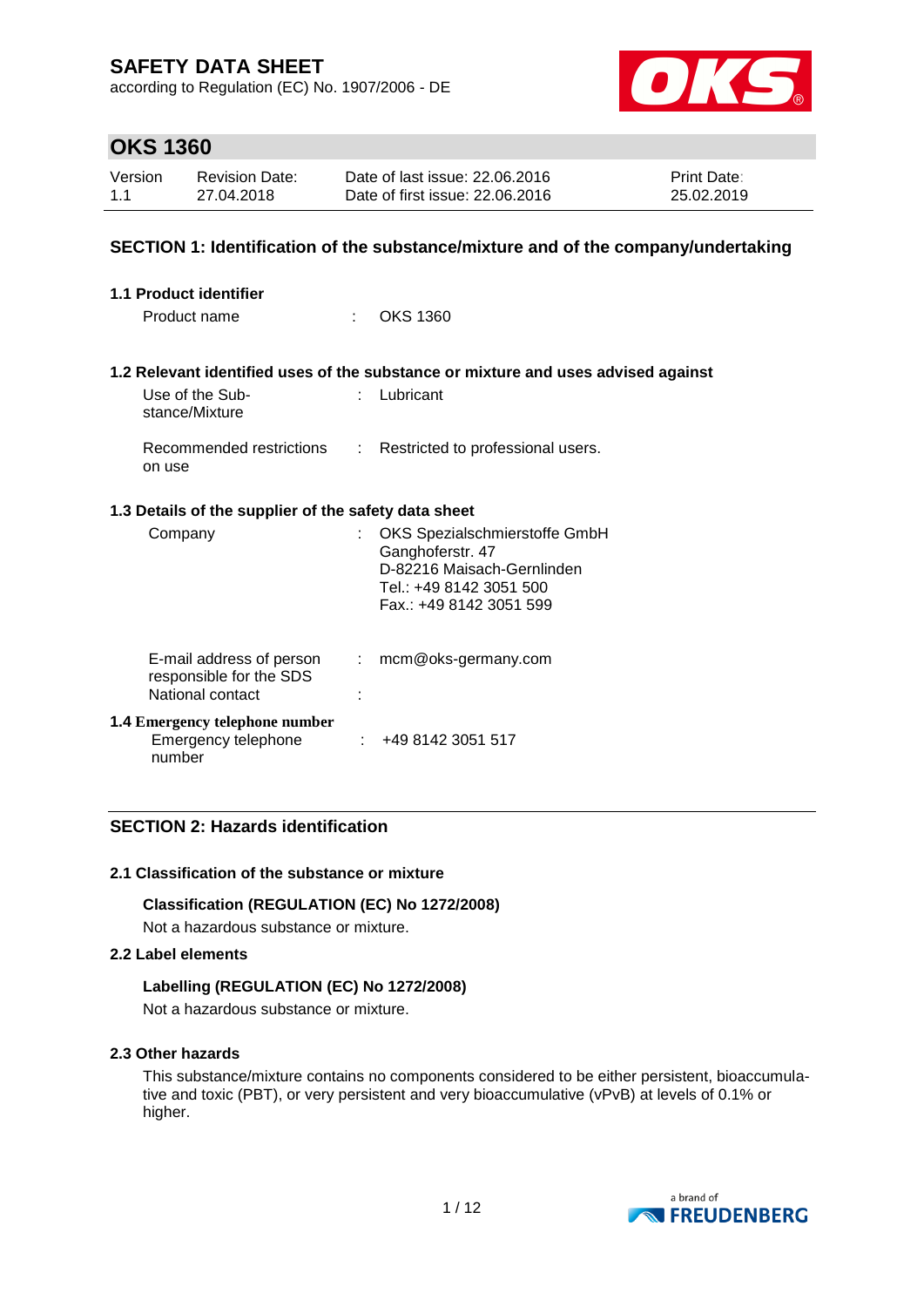according to Regulation (EC) No. 1907/2006 - DE



## **OKS 1360**

| Version | <b>Revision Date:</b> | Date of last issue: 22,06,2016  | <b>Print Date:</b> |
|---------|-----------------------|---------------------------------|--------------------|
| 1.1     | 27.04.2018            | Date of first issue: 22,06,2016 | 25.02.2019         |

### **SECTION 3: Composition/information on ingredients**

#### **3.1 Substances**

Chemical nature  $\qquad \qquad$ : silicone oil

#### **Hazardous components**

Remarks : No hazardous ingredients

### **SECTION 4: First aid measures**

| 4.1 Description of first aid measures |                         |  |                                                                                                                                                                                                      |  |  |  |
|---------------------------------------|-------------------------|--|------------------------------------------------------------------------------------------------------------------------------------------------------------------------------------------------------|--|--|--|
|                                       | If inhaled              |  | Remove person to fresh air. If signs/symptoms continue, get<br>medical attention.<br>Keep patient warm and at rest.<br>If breathing is irregular or stopped, administer artificial respira-<br>tion. |  |  |  |
|                                       | In case of skin contact |  | Remove contaminated clothing. If irritation develops, get med-<br>ical attention.<br>In case of contact, immediately flush skin with plenty of water.                                                |  |  |  |
|                                       | In case of eye contact  |  | Rinse immediately with plenty of water, also under the eyelids,<br>for at least 10 minutes.<br>If eye irritation persists, consult a specialist.                                                     |  |  |  |
|                                       | If swallowed            |  | Move the victim to fresh air.<br>Do NOT induce vomiting.<br>Rinse mouth with water.                                                                                                                  |  |  |  |

#### **4.2 Most important symptoms and effects, both acute and delayed**

| Symptoms | No information available. |
|----------|---------------------------|
|----------|---------------------------|

Risks : None known.

#### **4.3 Indication of any immediate medical attention and special treatment needed**

Treatment : No information available.

### **SECTION 5: Firefighting measures**

#### **5.1 Extinguishing media**

Suitable extinguishing media : Use water spray, alcohol-resistant foam, dry chemical or carbon dioxide.

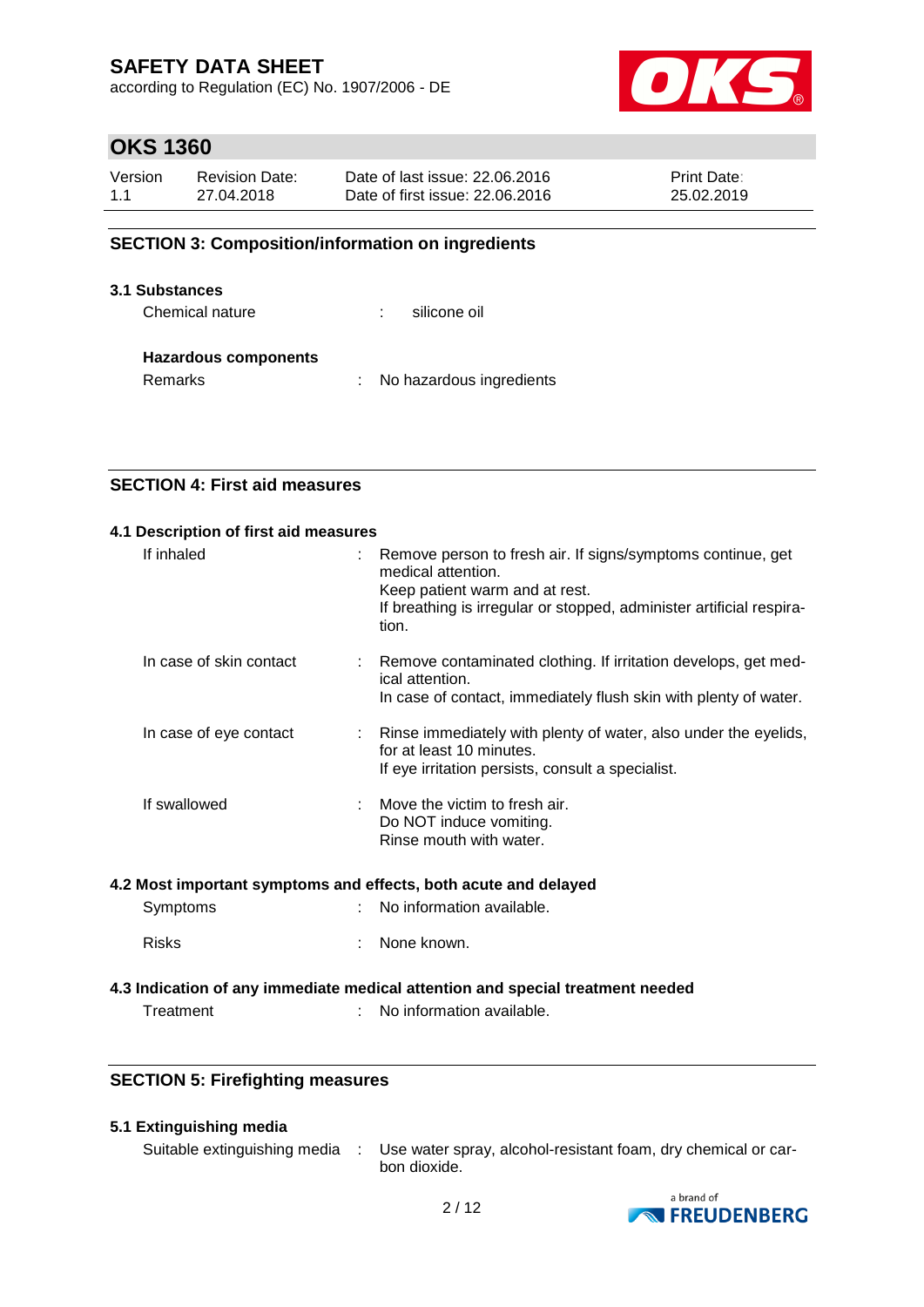according to Regulation (EC) No. 1907/2006 - DE



## **OKS 1360**

| Version<br>1.1                                     | <b>Revision Date:</b><br>27.04.2018                       | Date of last issue: 22.06.2016<br>Date of first issue: 22.06.2016                                                                                                                                                                                                | Print Date:<br>25.02.2019 |
|----------------------------------------------------|-----------------------------------------------------------|------------------------------------------------------------------------------------------------------------------------------------------------------------------------------------------------------------------------------------------------------------------|---------------------------|
| media                                              | Unsuitable extinguishing                                  | : High volume water jet                                                                                                                                                                                                                                          |                           |
|                                                    | 5.2 Special hazards arising from the substance or mixture |                                                                                                                                                                                                                                                                  |                           |
| fighting                                           |                                                           | Specific hazards during fire- : Fire may cause evolution of:<br>Carbon oxides<br>Metal oxides                                                                                                                                                                    |                           |
|                                                    | 5.3 Advice for firefighters                               |                                                                                                                                                                                                                                                                  |                           |
| Special protective equipment :<br>for firefighters |                                                           | In the event of fire, wear self-contained breathing apparatus.<br>Use personal protective equipment. In the case of respirable<br>dust and/or fumes, use self-contained breathing apparatus.<br>Exposure to decomposition products may be a hazard to<br>health. |                           |
|                                                    | Further information                                       | Standard procedure for chemical fires.                                                                                                                                                                                                                           |                           |

### **SECTION 6: Accidental release measures**

|  | 6.1 Personal precautions, protective equipment and emergency procedures |  |
|--|-------------------------------------------------------------------------|--|
|  |                                                                         |  |

| Personal precautions                 | Evacuate personnel to safe areas.<br>Use personal protective equipment.<br>Refer to protective measures listed in sections 7 and 8.                                                                                      |
|--------------------------------------|--------------------------------------------------------------------------------------------------------------------------------------------------------------------------------------------------------------------------|
| <b>6.2 Environmental precautions</b> |                                                                                                                                                                                                                          |
| Environmental precautions            | : Try to prevent the material from entering drains or water<br>courses.<br>Prevent further leakage or spillage if safe to do so.<br>Local authorities should be advised if significant spillages<br>cannot be contained. |

### **6.3 Methods and material for containment and cleaning up**

| Methods for cleaning up | : Contain spillage, and then collect with non-combustible ab-    |
|-------------------------|------------------------------------------------------------------|
|                         | sorbent material, (e.g. sand, earth, diatomaceous earth, ver-    |
|                         | miculite) and place in container for disposal according to local |
|                         | / national regulations (see section 13).                         |

#### **6.4 Reference to other sections**

For personal protection see section 8.

### **SECTION 7: Handling and storage**

**7.1 Precautions for safe handling**

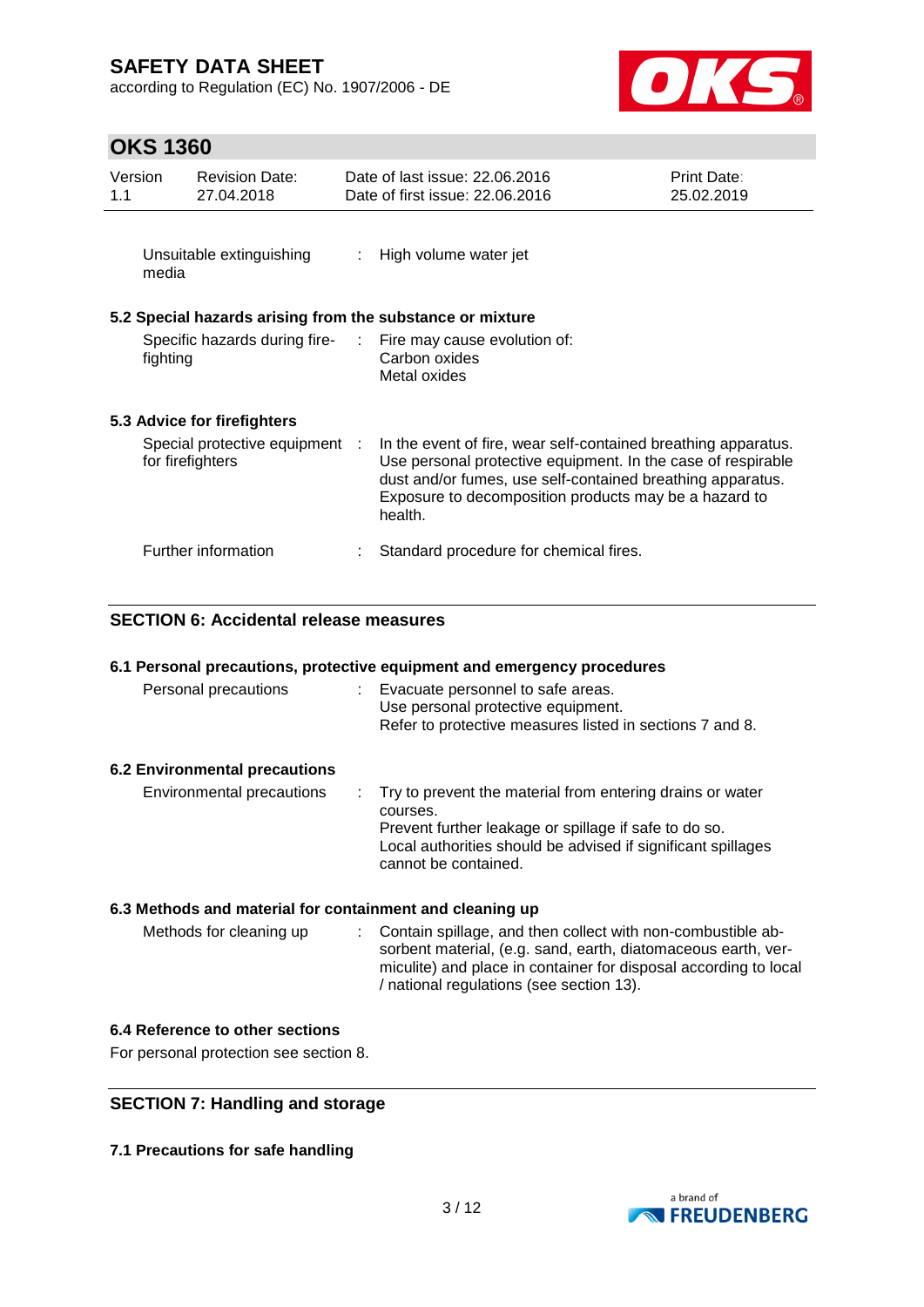according to Regulation (EC) No. 1907/2006 - DE



## **OKS 1360**

| Version<br>1.1                                   | <b>Revision Date:</b><br>27.04.2018 |    | Date of last issue: 22.06.2016<br>Date of first issue: 22.06.2016                                                                                                                                                                                                                                                              | Print Date:<br>25.02.2019 |
|--------------------------------------------------|-------------------------------------|----|--------------------------------------------------------------------------------------------------------------------------------------------------------------------------------------------------------------------------------------------------------------------------------------------------------------------------------|---------------------------|
| Advice on safe handling                          |                                     | t. | For personal protection see section 8.<br>Smoking, eating and drinking should be prohibited in the ap-<br>plication area.<br>Wash hands and face before breaks and immediately after<br>handling the product.                                                                                                                  |                           |
|                                                  | Hygiene measures                    |    | : Wash face, hands and any exposed skin thoroughly after<br>handling.                                                                                                                                                                                                                                                          |                           |
|                                                  |                                     |    | 7.2 Conditions for safe storage, including any incompatibilities                                                                                                                                                                                                                                                               |                           |
| Requirements for storage<br>areas and containers |                                     |    | Store in original container. Keep container closed when not in<br>use. Keep in a dry, cool and well-ventilated place. Containers<br>which are opened must be carefully resealed and kept upright<br>to prevent leakage. Store in accordance with the particular<br>national regulations. Keep in properly labelled containers. |                           |
|                                                  | Storage class (TRGS 510)            |    | 10, Combustible liquids                                                                                                                                                                                                                                                                                                        |                           |
|                                                  | 7.3 Specific end use(s)             |    |                                                                                                                                                                                                                                                                                                                                |                           |
|                                                  | Specific use(s)                     |    | Consult the technical guidelines for the use of this sub-<br>stance/mixture.                                                                                                                                                                                                                                                   |                           |

### **SECTION 8: Exposure controls/personal protection**

#### **8.1 Control parameters**

Contains no substances with occupational exposure limit values.

#### **8.2 Exposure controls**

#### **Engineering measures**

Maintain air concentrations below occupational exposure standards.

### **Personal protective equipment**

| Eye protection                                  |   | Safety glasses with side-shields conforming to EN166                                                                                                                                                                                                                                                                                                                   |
|-------------------------------------------------|---|------------------------------------------------------------------------------------------------------------------------------------------------------------------------------------------------------------------------------------------------------------------------------------------------------------------------------------------------------------------------|
| Hand protection<br>Material<br>Protective index |   | Nitrile rubber<br>Class 1                                                                                                                                                                                                                                                                                                                                              |
| Remarks                                         |   | For prolonged or repeated contact use protective gloves. The<br>selected protective gloves have to satisfy the specifications of<br>EU Directive 89/686/EEC and the standard EN 374 derived<br>from it. The break through time depends amongst other<br>things on the material, the thickness and the type of glove<br>and therefore has to be measured for each case. |
| Respiratory protection                          |   | Not required; except in case of aerosol formation.                                                                                                                                                                                                                                                                                                                     |
| Filter type                                     | ÷ | Filter type A-P                                                                                                                                                                                                                                                                                                                                                        |
|                                                 |   |                                                                                                                                                                                                                                                                                                                                                                        |

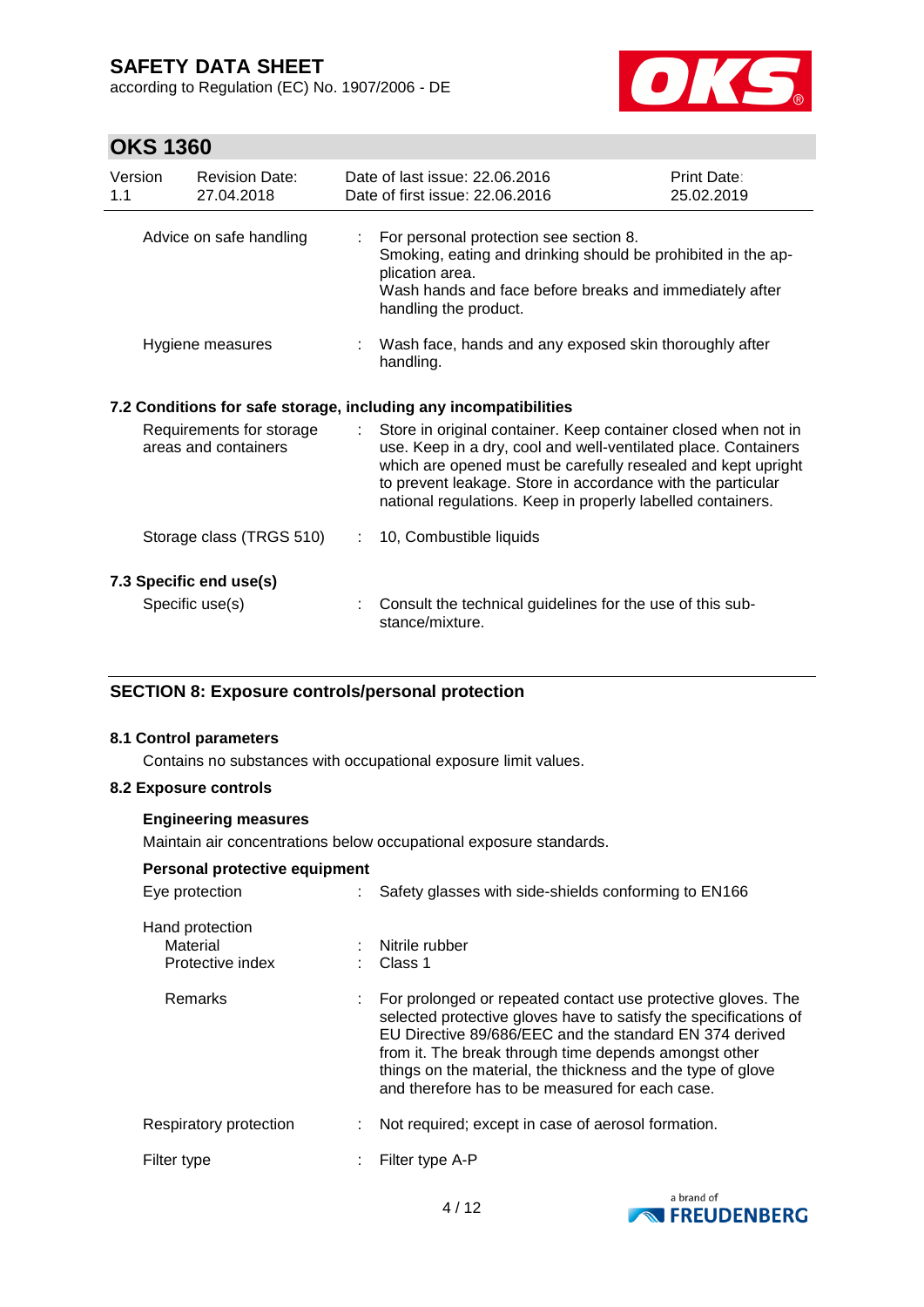according to Regulation (EC) No. 1907/2006 - DE



## **OKS 1360**

| Version | <b>Revision Date:</b> | Date of last issue: 22.06.2016                                                                                                                                                                                                                                                                                | <b>Print Date:</b> |
|---------|-----------------------|---------------------------------------------------------------------------------------------------------------------------------------------------------------------------------------------------------------------------------------------------------------------------------------------------------------|--------------------|
| 1.1     | 27.04.2018            | Date of first issue: 22.06.2016                                                                                                                                                                                                                                                                               | 25.02.2019         |
|         | Protective measures   | The type of protective equipment must be selected according<br>to the concentration and amount of the dangerous substance<br>at the specific workplace.<br>Choose body protection in relation to its type, to the concen-<br>tration and amount of dangerous substances, and to the spe-<br>cific work-place. |                    |

### **SECTION 9: Physical and chemical properties**

### **9.1 Information on basic physical and chemical properties**

| Appearance                          |    | liquid                                  |
|-------------------------------------|----|-----------------------------------------|
| Colour                              | t  | colourless                              |
| Odour                               | t  | odourless                               |
| <b>Odour Threshold</b>              | ÷  | No data available                       |
|                                     |    |                                         |
| рH                                  | t. | $\overline{7}$                          |
| Melting point/freezing point        | t  | -55 °C                                  |
| Boiling point/boiling range         | t. | No data available                       |
| Flash point                         |    | $>250$ °C<br>Method: ISO 2592, open cup |
| Evaporation rate                    | ÷  | No data available                       |
| Flammability (solid, gas)           | ÷  | Not applicable                          |
| Upper explosion limit               | ÷  | No data available                       |
| Lower explosion limit               | ÷  | No data available                       |
| Vapour pressure                     | ÷  | < 0,001 hPa (20 °C)                     |
| Relative vapour density             | ÷  | No data available                       |
| Density                             |    | 0,96 g/cm3<br>(20 °C)                   |
| <b>Bulk density</b>                 |    | No data available                       |
| Solubility(ies)<br>Water solubility | ÷  | insoluble                               |

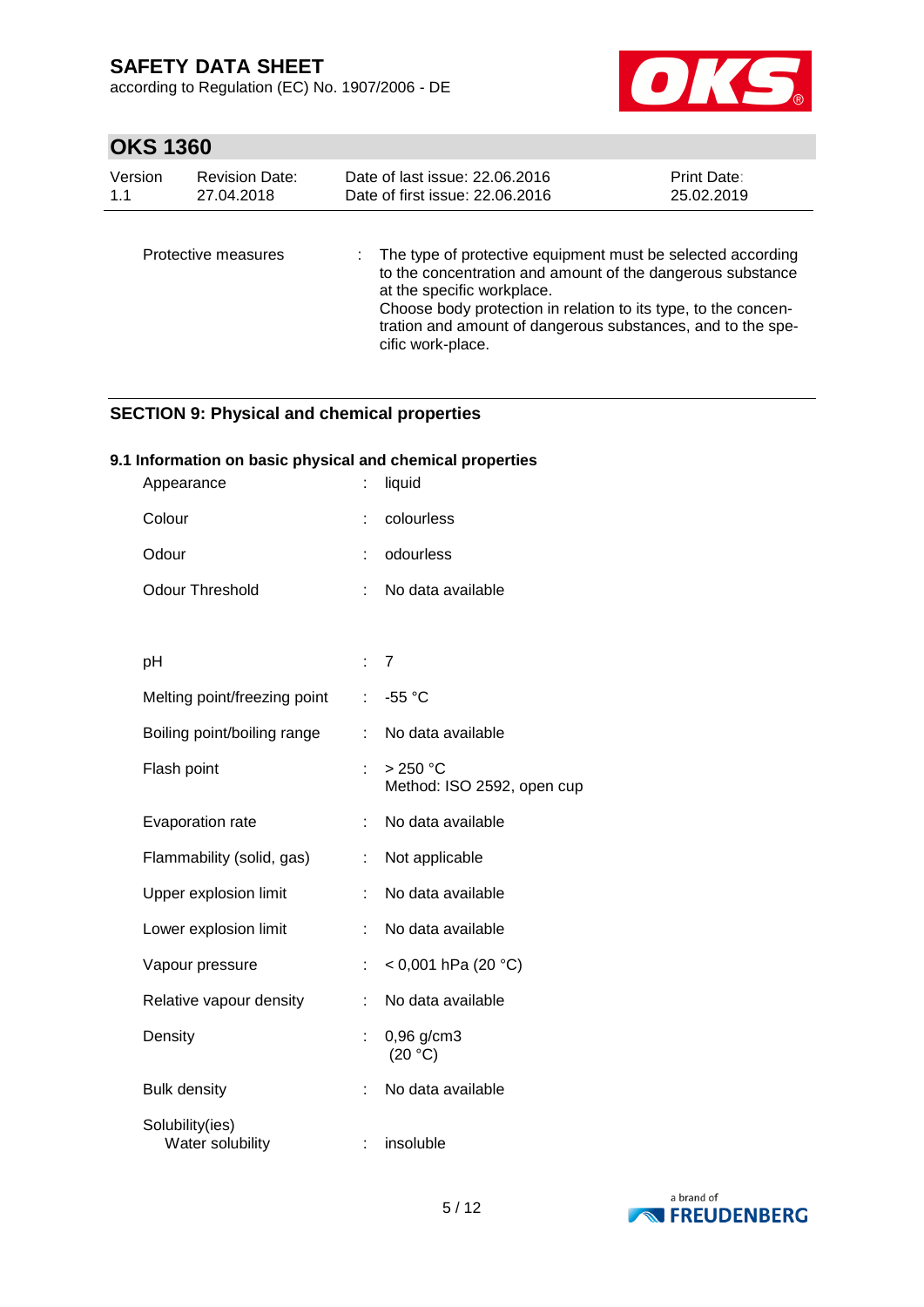according to Regulation (EC) No. 1907/2006 - DE



## **OKS 1360**

| Version<br>1.1 | <b>Revision Date:</b><br>27.04.2018        |            | Date of last issue: 22.06.2016<br>Date of first issue: 22.06.2016 | Print Date:<br>25.02.2019 |
|----------------|--------------------------------------------|------------|-------------------------------------------------------------------|---------------------------|
|                | Solubility in other solvents               | ÷          | No data available                                                 |                           |
|                | Partition coefficient: n-<br>octanol/water | $\epsilon$ | No data available                                                 |                           |
|                | Auto-ignition temperature                  | ÷          | 395 °C                                                            |                           |
|                | Decomposition temperature                  | ÷          | $>250$ °C                                                         |                           |
|                | Viscosity<br>Viscosity, dynamic            |            | No data available                                                 |                           |
|                | Viscosity, kinematic                       | ÷          | 50 mm2/s (25 °C)                                                  |                           |
|                | <b>Explosive properties</b>                |            | Not explosive                                                     |                           |
|                | Oxidizing properties                       |            | No data available                                                 |                           |
|                | 9.2 Other information                      |            |                                                                   |                           |
|                | Sublimation point                          |            | No data available                                                 |                           |
|                | Self-ignition                              |            | No data available                                                 |                           |

### **SECTION 10: Stability and reactivity**

# **10.1 Reactivity** No hazards to be specially mentioned. **10.2 Chemical stability** Stable under normal conditions. **10.3 Possibility of hazardous reactions** Hazardous reactions : No dangerous reaction known under conditions of normal use. **10.4 Conditions to avoid** Conditions to avoid : No conditions to be specially mentioned. **10.5 Incompatible materials** Materials to avoid : No materials to be especially mentioned. **10.6 Hazardous decomposition products** Hazardous decomposition  $\qquad : \qquad$  >150 °C small quantities of formaldehyde may be formed. products

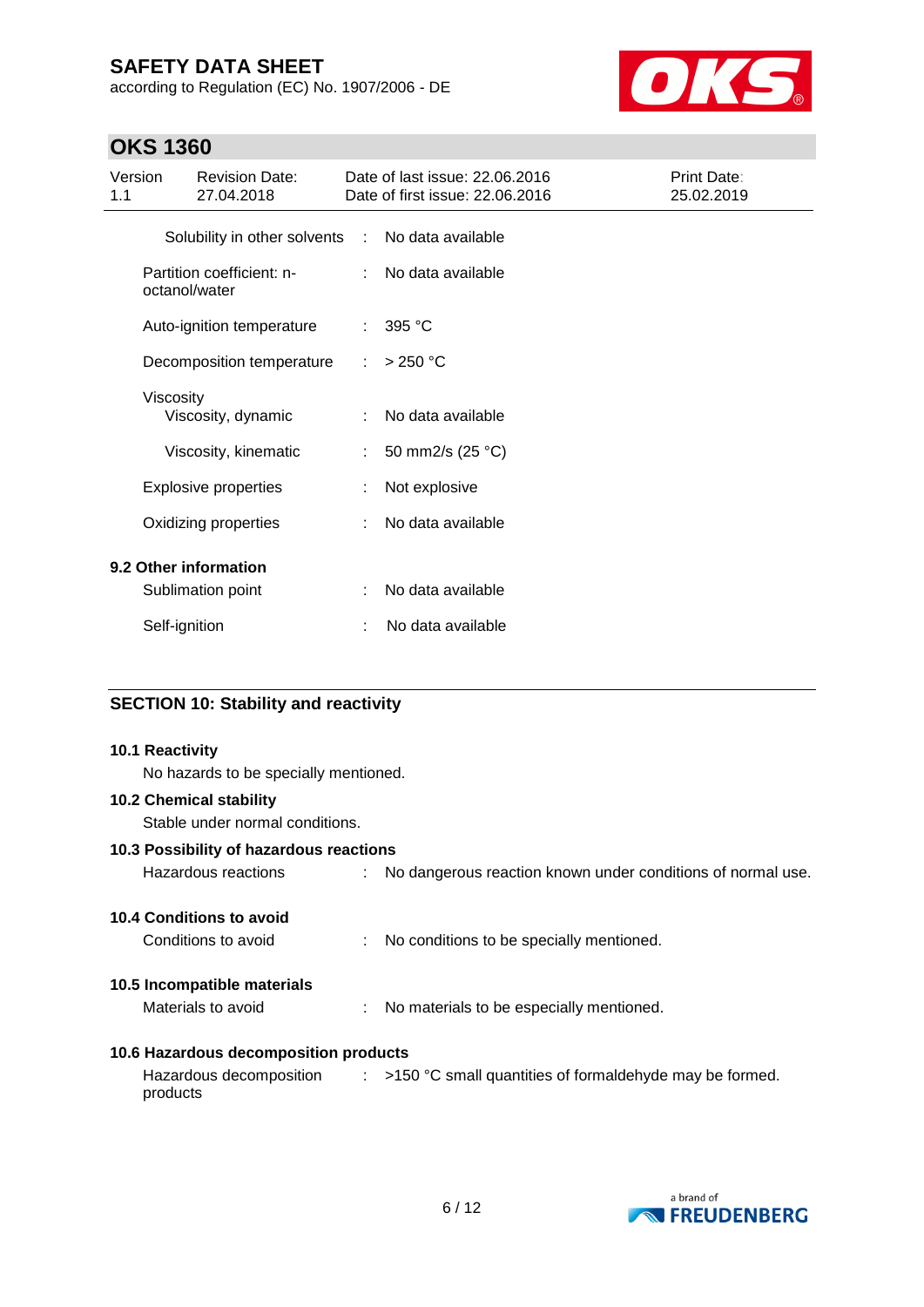according to Regulation (EC) No. 1907/2006 - DE



## **OKS 1360**

| Version | Revision Date: | Date of last issue: 22,06,2016  | <b>Print Date:</b> |
|---------|----------------|---------------------------------|--------------------|
| 1.1     | 27.04.2018     | Date of first issue: 22.06.2016 | 25.02.2019         |

### **SECTION 11: Toxicological information**

#### **11.1 Information on toxicological effects**

**Acute toxicity**

### **Product:**

| Acute oral toxicity       | : Remarks: This information is not available. |
|---------------------------|-----------------------------------------------|
| Acute inhalation toxicity | : Remarks: This information is not available. |
| Acute dermal toxicity     | : Remarks: This information is not available. |

#### **Skin corrosion/irritation**

#### **Product:**

Remarks: This information is not available.

#### **Serious eye damage/eye irritation**

#### **Product:**

Remarks: This information is not available.

#### **Respiratory or skin sensitisation**

#### **Product:**

Remarks: This information is not available.

### **Germ cell mutagenicity**

#### **Product:**

| Genotoxicity in vitro | Remarks: No data available |
|-----------------------|----------------------------|
| Genotoxicity in vivo  | Remarks: No data available |

#### **Carcinogenicity**

**Product:** Remarks: No data available

#### **Reproductive toxicity**

#### **Product:**

| Effects on fertility               | Remarks: No data available |
|------------------------------------|----------------------------|
| Effects on foetal develop-<br>ment | Remarks: No data available |

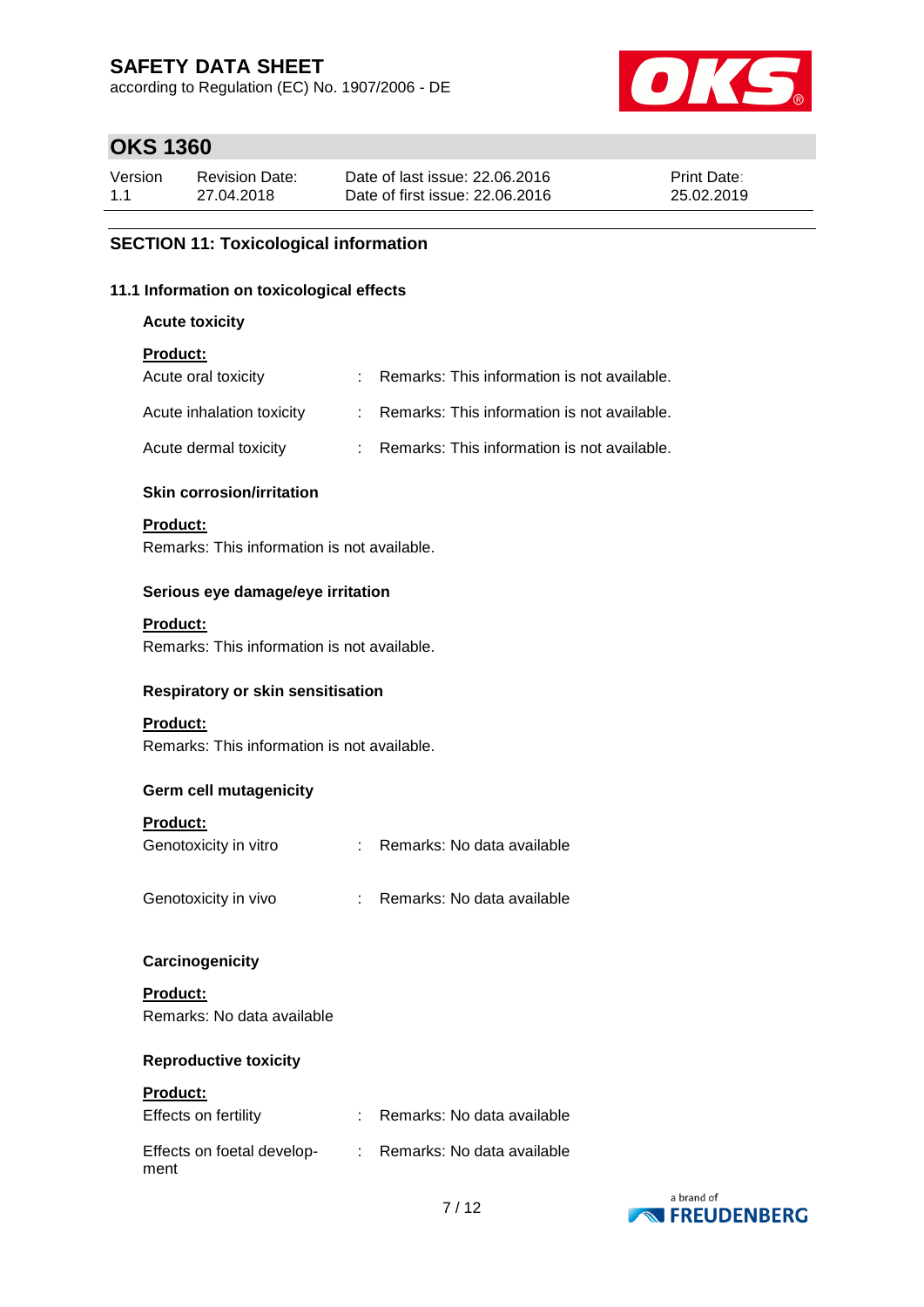according to Regulation (EC) No. 1907/2006 - DE



## **OKS 1360**

| Version | Revision Date: | Date of last issue: 22,06,2016  | <b>Print Date:</b> |
|---------|----------------|---------------------------------|--------------------|
| 1.1     | 27.04.2018     | Date of first issue: 22.06.2016 | 25.02.2019         |

### **Repeated dose toxicity**

#### **Product:**

Remarks: This information is not available.

#### **Aspiration toxicity**

#### **Product:**

This information is not available.

#### **Further information**

#### **Product:**

Remarks: Information given is based on data on the components and the toxicology of similar products.

### **SECTION 12: Ecological information**

#### **12.1 Toxicity**

| Product |
|---------|
|---------|

| Toxicity to fish                                                                    |   | : Remarks: No data available |
|-------------------------------------------------------------------------------------|---|------------------------------|
| Toxicity to daphnia and other : Remarks: No data available<br>aquatic invertebrates |   |                              |
| Toxicity to algae                                                                   |   | : Remarks: No data available |
| Toxicity to microorganisms                                                          | ÷ | Remarks: No data available   |

#### **12.2 Persistence and degradability**

#### **Product:**

| Biodegradability                                                 | : Remarks: No data available |
|------------------------------------------------------------------|------------------------------|
| Physico-chemical removabil- : Remarks: No data available<br>∣it∨ |                              |

#### **12.3 Bioaccumulative potential**

#### **Product:**

| <b>Bioaccumulation</b> |  | Remarks: This substance is not considered to be persistent, |
|------------------------|--|-------------------------------------------------------------|
|                        |  | bioaccumulating and toxic (PBT).                            |
|                        |  | This substance is not considered to be very persistent and  |

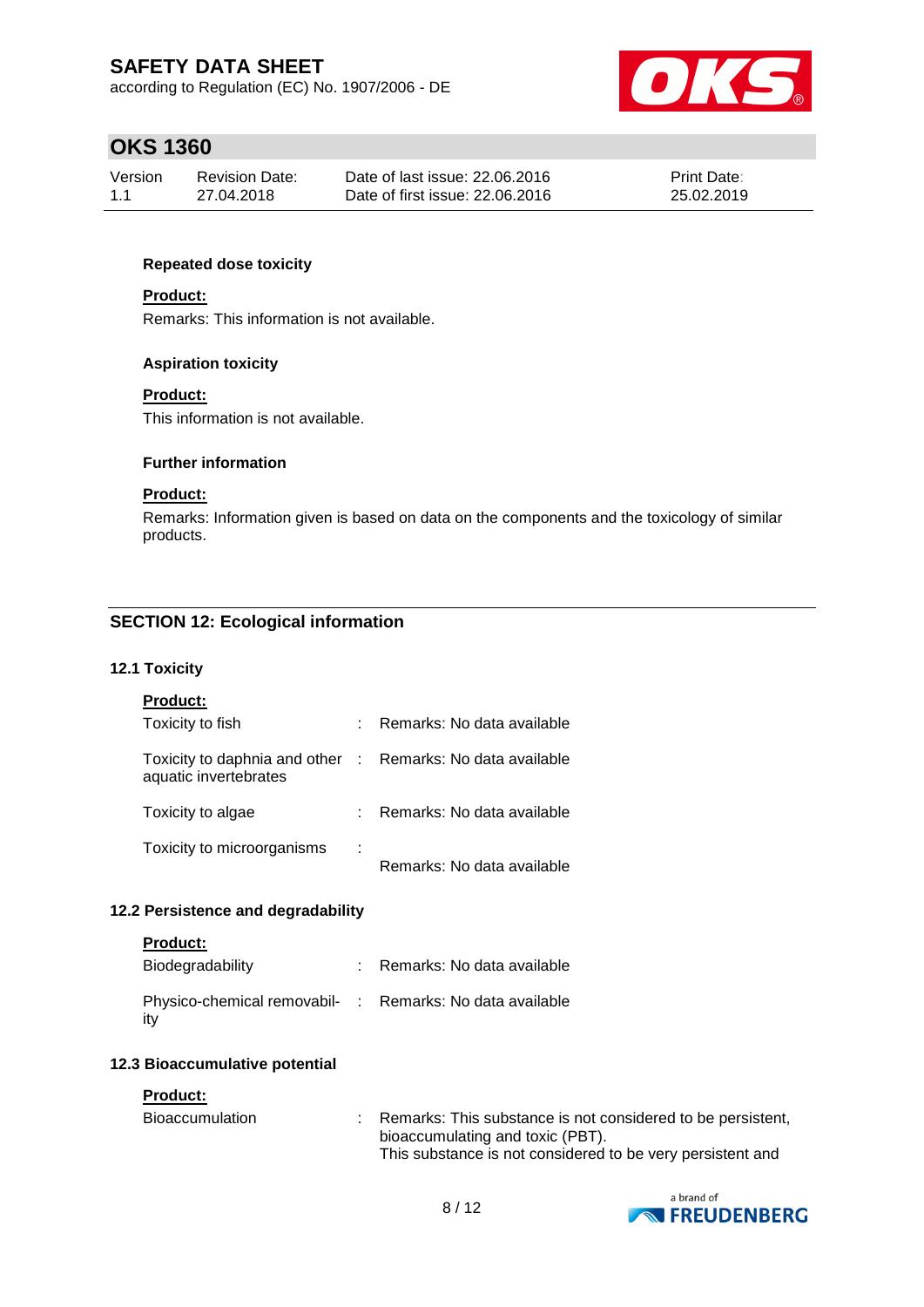according to Regulation (EC) No. 1907/2006 - DE



## **OKS 1360**

| Version<br>1.1 |                             | <b>Revision Date:</b><br>27.04.2018                |            | Date of last issue: 22.06.2016<br>Date of first issue: 22.06.2016                                                                                                                                          | Print Date:<br>25.02.2019 |
|----------------|-----------------------------|----------------------------------------------------|------------|------------------------------------------------------------------------------------------------------------------------------------------------------------------------------------------------------------|---------------------------|
|                |                             |                                                    |            | very bioaccumulating (vPvB).                                                                                                                                                                               |                           |
|                |                             | 12.4 Mobility in soil                              |            |                                                                                                                                                                                                            |                           |
|                | <b>Product:</b><br>Mobility |                                                    |            | Remarks: No data available                                                                                                                                                                                 |                           |
|                |                             | Distribution among environ-<br>mental compartments | $\sim 100$ | Remarks: No data available                                                                                                                                                                                 |                           |
|                |                             | 12.5 Results of PBT and vPvB assessment            |            |                                                                                                                                                                                                            |                           |
|                | <b>Product:</b>             |                                                    |            |                                                                                                                                                                                                            |                           |
|                | Assessment                  |                                                    |            | This substance/mixture contains no components considered<br>to be either persistent, bioaccumulative and toxic (PBT), or<br>very persistent and very bioaccumulative (vPvB) at levels of<br>0.1% or higher |                           |
|                |                             | 12.6 Other adverse effects                         |            |                                                                                                                                                                                                            |                           |
|                | <b>Product:</b>             |                                                    |            | Additional ecological infor- : No information on ecology is available.                                                                                                                                     |                           |
|                | mation                      |                                                    |            |                                                                                                                                                                                                            |                           |
|                |                             | <b>SECTION 13: Disposal considerations</b>         |            |                                                                                                                                                                                                            |                           |

| 13.1 Waste treatment methods |                                                                                                        |
|------------------------------|--------------------------------------------------------------------------------------------------------|
| Product                      | : The product should not be allowed to enter drains, water<br>courses or the soil.                     |
|                              | Waste codes should be assigned by the user based on the<br>application for which the product was used. |
| Contaminated packaging       | : Empty containers can be landfilled, when in accordance with<br>the local regulations.                |

### **SECTION 14: Transport information**

| 14.1 UN number |                                     |
|----------------|-------------------------------------|
| ADR            | : Not regulated as a dangerous good |
| <b>IMDG</b>    | : Not regulated as a dangerous good |
| <b>IATA</b>    | : Not regulated as a dangerous good |
|                |                                     |

**14.2 UN proper shipping name**

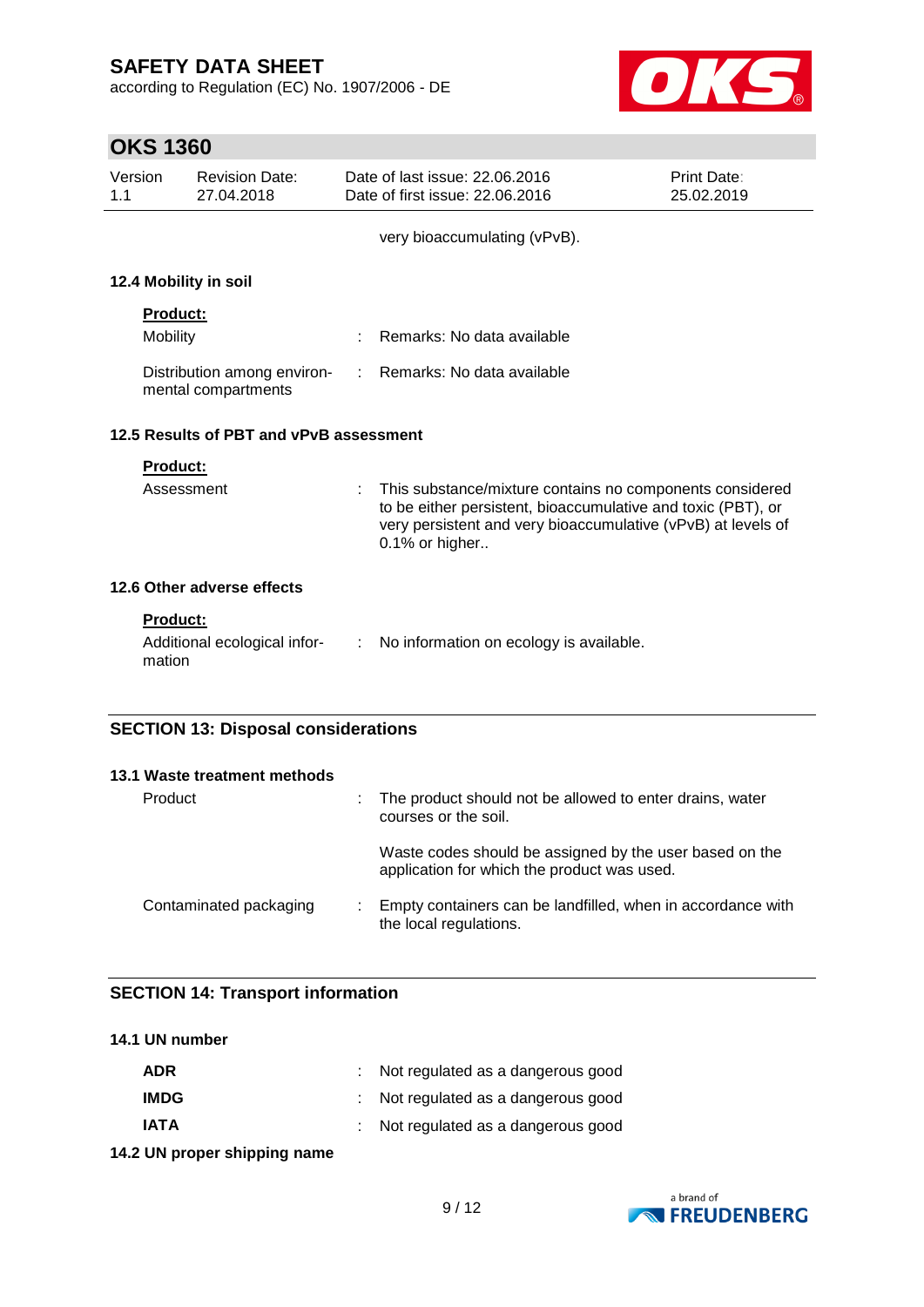according to Regulation (EC) No. 1907/2006 - DE



## **OKS 1360**

| Version<br>1.1                                                          |             | <b>Revision Date:</b><br>27.04.2018 |  | Date of last issue: 22.06.2016<br>Date of first issue: 22.06.2016 | Print Date:<br>25.02.2019 |
|-------------------------------------------------------------------------|-------------|-------------------------------------|--|-------------------------------------------------------------------|---------------------------|
|                                                                         |             |                                     |  |                                                                   |                           |
|                                                                         | <b>ADR</b>  |                                     |  | Not regulated as a dangerous good                                 |                           |
|                                                                         | <b>IMDG</b> |                                     |  | Not regulated as a dangerous good                                 |                           |
|                                                                         | <b>IATA</b> |                                     |  | Not regulated as a dangerous good                                 |                           |
| 14.3 Transport hazard class(es)                                         |             |                                     |  |                                                                   |                           |
|                                                                         | <b>ADR</b>  |                                     |  | Not regulated as a dangerous good                                 |                           |
|                                                                         | <b>IMDG</b> |                                     |  | Not regulated as a dangerous good                                 |                           |
|                                                                         | <b>IATA</b> |                                     |  | Not regulated as a dangerous good                                 |                           |
|                                                                         |             | 14.4 Packing group                  |  |                                                                   |                           |
|                                                                         | <b>ADR</b>  |                                     |  | Not regulated as a dangerous good                                 |                           |
|                                                                         | <b>IMDG</b> |                                     |  | Not regulated as a dangerous good                                 |                           |
|                                                                         |             | <b>IATA (Cargo)</b>                 |  | Not regulated as a dangerous good                                 |                           |
|                                                                         |             | <b>IATA (Passenger)</b>             |  | Not regulated as a dangerous good                                 |                           |
| <b>14.5 Environmental hazards</b>                                       |             |                                     |  |                                                                   |                           |
|                                                                         | <b>ADR</b>  |                                     |  | Not regulated as a dangerous good                                 |                           |
|                                                                         | <b>IMDG</b> |                                     |  | Not regulated as a dangerous good                                 |                           |
|                                                                         |             | <b>IATA (Passenger)</b>             |  | Not regulated as a dangerous good                                 |                           |
|                                                                         |             | <b>IATA (Cargo)</b>                 |  | Not regulated as a dangerous good                                 |                           |
| 14.6 Special precautions for user                                       |             |                                     |  |                                                                   |                           |
| No special precautions required.                                        |             |                                     |  |                                                                   |                           |
| 14.7 Transport in bulk according to Annex II of Marpol and the IBC Code |             |                                     |  |                                                                   |                           |
|                                                                         | Remarks     |                                     |  | Not applicable for product as supplied.                           |                           |

### **SECTION 15: Regulatory information**

lutants

#### **15.1 Safety, health and environmental regulations/legislation specific for the substance or mixture** REACH - Candidate List of Substances of Very High Concern for Authorisation (Article 59). : This product does not contain substances of very high concern (Regulation (EC) No 1907/2006 (REACH), Article 57). REACH - List of substances subject to authorisation (Annex XIV) : Not applicable Regulation (EC) No 1005/2009 on substances that deplete the ozone layer : Not applicable Regulation (EC) No 850/2004 on persistent organic pol-: Not applicable

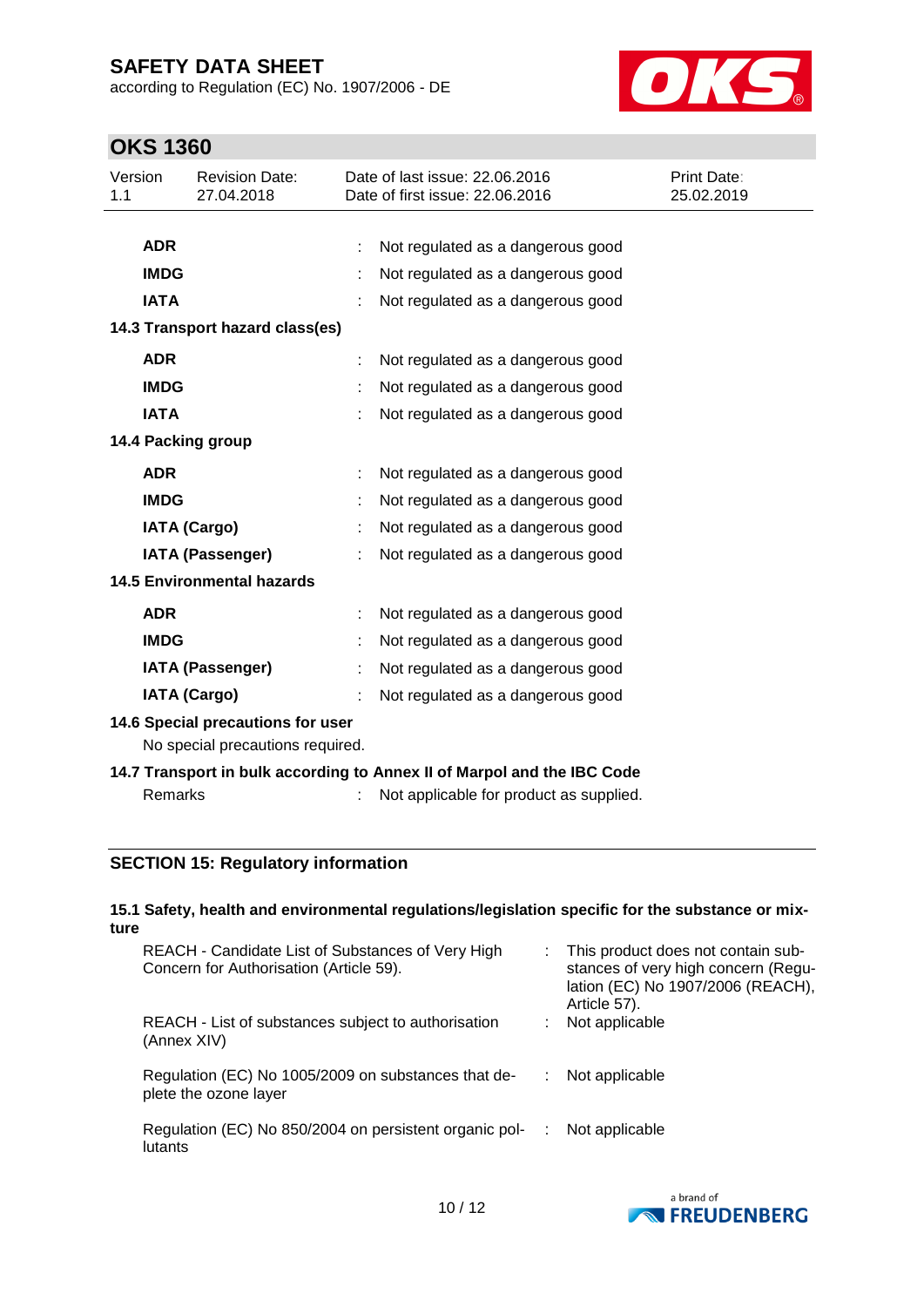according to Regulation (EC) No. 1907/2006 - DE



| <b>OKS 1360</b> |                                                                                                                                                      |    |                                                                                                                                                                                                        |    |                                                                                                                   |  |
|-----------------|------------------------------------------------------------------------------------------------------------------------------------------------------|----|--------------------------------------------------------------------------------------------------------------------------------------------------------------------------------------------------------|----|-------------------------------------------------------------------------------------------------------------------|--|
| Version<br>1.1  | <b>Revision Date:</b><br>27.04.2018                                                                                                                  |    | Date of last issue: 22.06.2016<br>Date of first issue: 22.06.2016                                                                                                                                      |    | Print Date:<br>25.02.2019                                                                                         |  |
|                 | Regulation (EC) No 649/2012 of the European Parlia-<br>ment and the Council concerning the export and import<br>of dangerous chemicals               |    |                                                                                                                                                                                                        | ÷  | Not applicable                                                                                                    |  |
|                 | REACH - Restrictions on the manufacture, placing on<br>the market and use of certain dangerous substances,<br>preparations and articles (Annex XVII) |    |                                                                                                                                                                                                        | ÷. | Not applicable                                                                                                    |  |
|                 | accident hazards involving dangerous substances                                                                                                      |    | Not applicable                                                                                                                                                                                         |    | Seveso II - Directive 2003/105/EC amending Council Directive 96/82/EC on the control of major-                    |  |
|                 |                                                                                                                                                      |    | major-accident hazards involving dangerous substances.<br>Not applicable                                                                                                                               |    | Seveso III: Directive 2012/18/EU of the European Parliament and of the Council on the control of                  |  |
| (Germany)       | Water contaminating class                                                                                                                            | ÷. | WGK 1 slightly water endangering<br>Code Number: 542                                                                                                                                                   |    | Remarks: Classification according VwVwS, Annex 2.                                                                 |  |
|                 | TA Luft List (Germany)                                                                                                                               |    | Total dust:<br>Not applicable<br>Inorganic substances in powdered form:<br>Not applicable<br>Inorganic substances in vapour or gaseous form:<br>Not applicable<br>Organic Substances:<br>others: 100 % |    |                                                                                                                   |  |
|                 |                                                                                                                                                      |    | Carcinogenic substances:<br>Not applicable<br>Mutagenic:<br>Not applicable<br>Toxic to reproduction:<br>Not applicable                                                                                 |    |                                                                                                                   |  |
|                 | Volatile organic compounds                                                                                                                           | ÷  | Remarks: Not applicable                                                                                                                                                                                |    | Directive 2010/75/EU of 24 November 2010 on industrial<br>emissions (integrated pollution prevention and control) |  |

### **15.2 Chemical safety assessment**

This information is not available.

### **SECTION 16: Other information**

#### **Full text of other abbreviations**

ADN - European Agreement concerning the International Carriage of Dangerous Goods by Inland Waterways; ADR - European Agreement concerning the International Carriage of Dangerous Goods by Road; AICS - Australian Inventory of Chemical Substances; ASTM - American Society